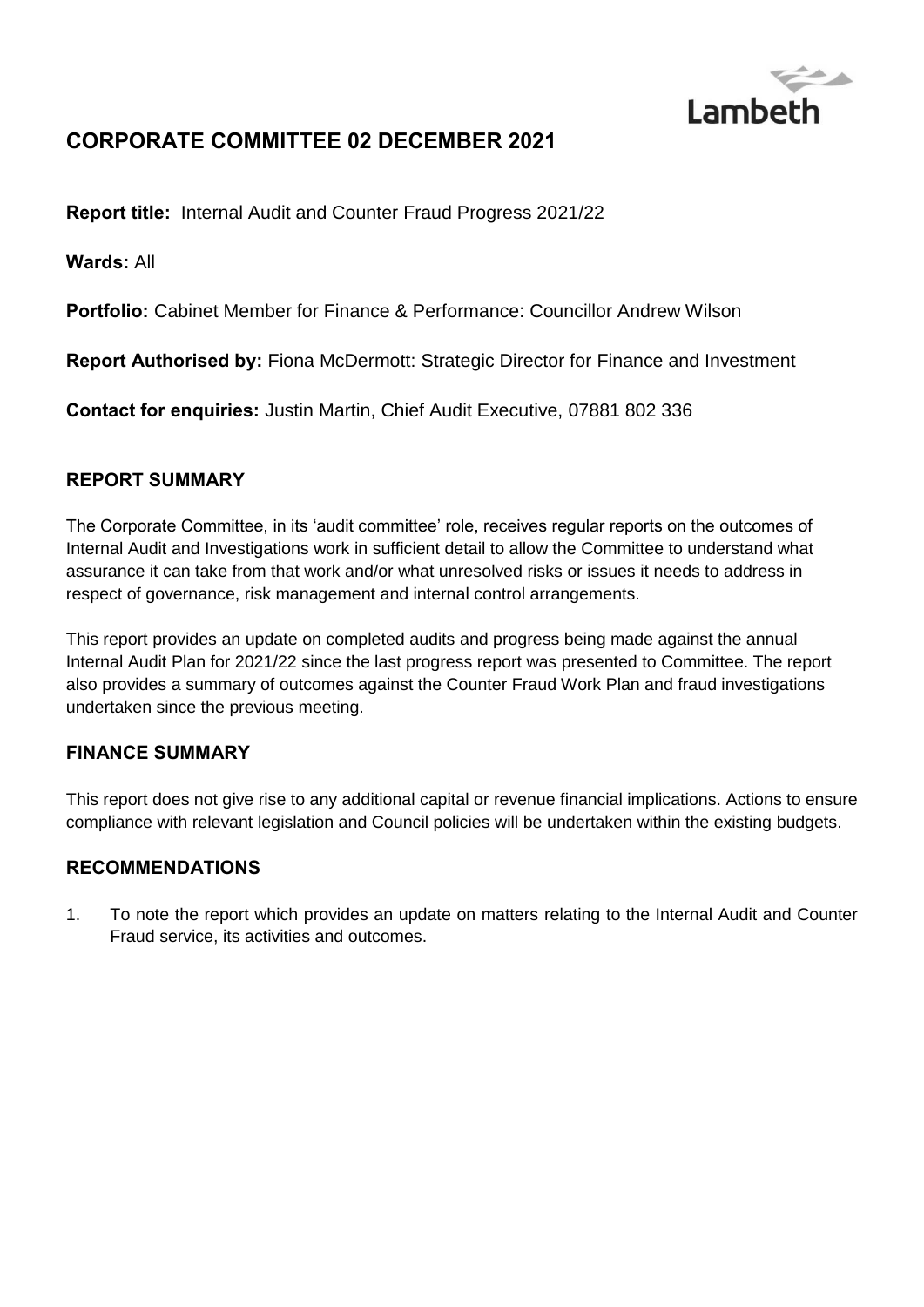## **1. CONTEXT**

1.1 In discharging its 'audit committee' role, the Corporate Committee is required "to consider summaries of specific reports of Internal Audit, Investigations and External Audit reports, in particular those with an 'inadequate' audit assurance assessment" (Terms of reference #20).

### **2. PROPOSAL AND REASONS**

2.1 This report provides Members with updates on a range of Internal Audit and Counter Fraud matters, new developments, and emerging issues, namely:

### **Internal Audit Delivery**

Good progress has been made against delivery of the internal audit plan across the year to date. As at the end of October 2021, we have delivered around 45% of the annual programme of audit work and the cooperation of management in gaining access to systems and process remains good. Implementation rates remain over 90%, which is best in class for the sector



#### **Chart 1. Progress against 2021/22 IA Plan**

## **Implementation of Actions**

There were 47 high risk actions as at 31st October 2021.The status of implementation of these actions is outlined in the Chart below:



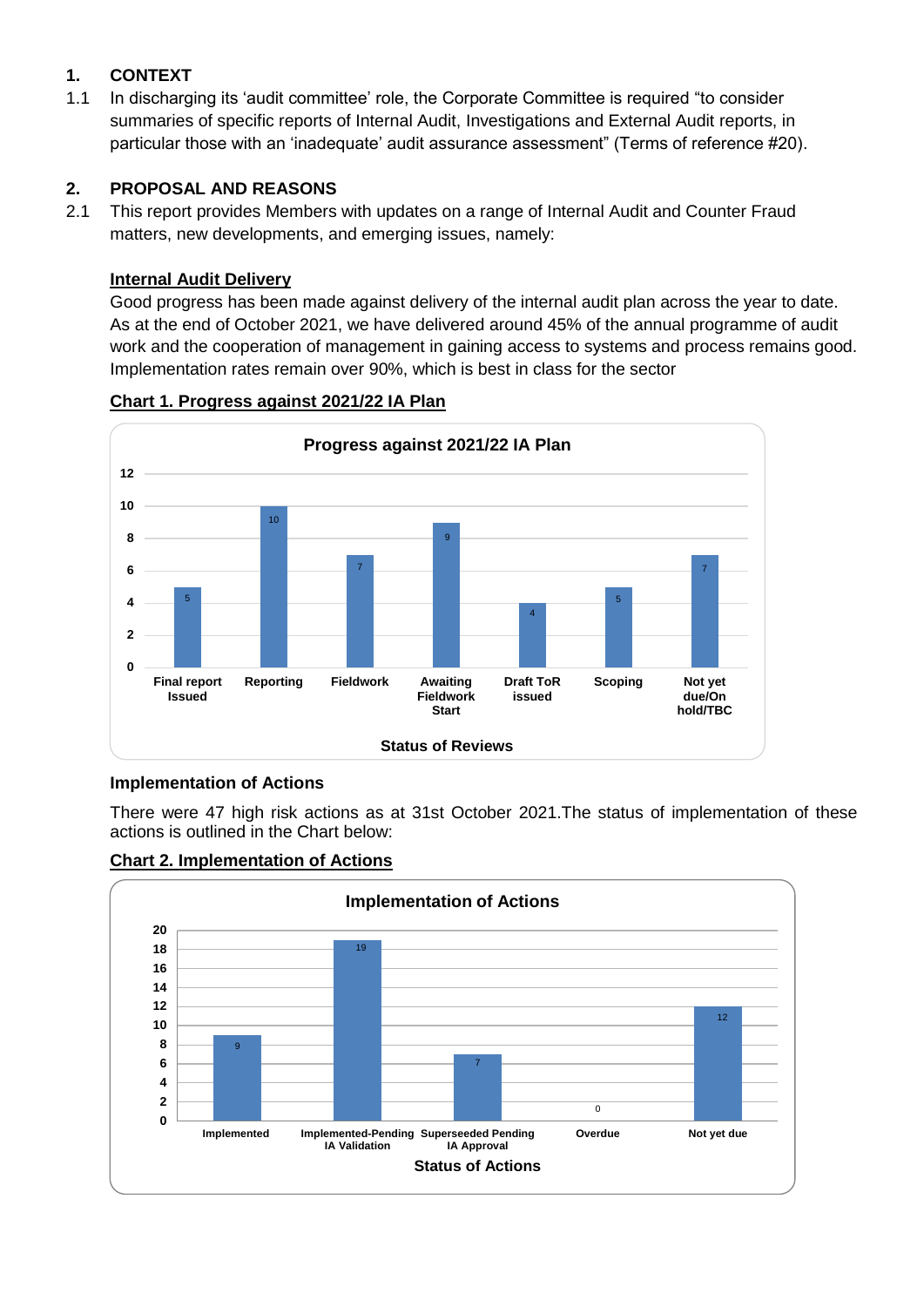#### **External Quality Assessment (EQA)**

The EQA mandated by the Public Sector Internal Audit Standards (PSIAS) exercise has been completed and the service is awaiting the final report which will be reported at a future Corporate Committee.

#### **Cyber Security**

Management has confirmed that since the beginning of 2021 the Council has undertaken a significant amount of remediation activity to resolve known vulnerabilities. Resident Services have also stood up the Cyber Security and Information Risk (CSIR) programme to organise, monitor, and coordinate several projects aiming to improve the Council's cyber security posture. Doing so will reduce the probability of a serious attack happening and provide the organisation with more capability to respond in the event of a serious cyber-attack.

There are over 20 projects already underway, and they are broadly categorised into People, Process, Technology, and Compliance themes which have been informed by an independent cyber maturity assessment (conducted by NCC in January 2021), and national, regional, and local activity. The Council is linked up with the London Office of Technology and Innovation, Local Government Association, National Cyber Security Centre, and has met with other London Boroughs including Hackney to learn from their experiences and collaborate in some areas.

Resident Services plan is to repeat the cyber maturity assessment in January 2022 to evaluate and quantify progress. Internal audit will continue to monitor progress.

#### **Counter Fraud**

**General Investigations:** Between 1 April 2021 and 31 October 2021, 172 investigations have been completed of which 60 have resulted in the recovery of properties. The Team has 113 live investigations, and 139 cases are with Housing and/or Legal Services for further action after recommendations were made by Counter Fraud to serve notices.

**Internal Investigations:** 34 investigation reports have been submitted, and 42 investigations have been closed, of which 6 have resulted in management recommendations being provided, 1 officer has been dismissed, 5 officers have resigned, 5 has received warnings and 11 candidates have had offers of employment rejected due to information obtained from Cifas.

**Financial Investigations:** 16 financial investigations are being advanced; progress has been hindered by the pandemic and the resulting court delays. There are several crown court trials set for 2022 where financial investigations are ongoing.

Further details are set out in Item 1: Appendix A

### **3. FINANCE**

3.1 This report does not give rise to any additional capital or revenue financial implications. Actions to ensure compliance with relevant legislation and Council policies will be undertaken within the existing budgets.

#### **4. LEGAL AND DEMOCRACY**

- 4.1 Regulation 3 of the Accounts and Audit Regulations 2015 sets out the Council's responsibility for ensuring that it has a sound system of internal control which:
	- a) facilitates the effective exercise of its functions and the achievement of its aims and objectives;
	- b) ensures that the financial and operational management of the authority is effective; and,
	- c) includes effective arrangements for the management of risk.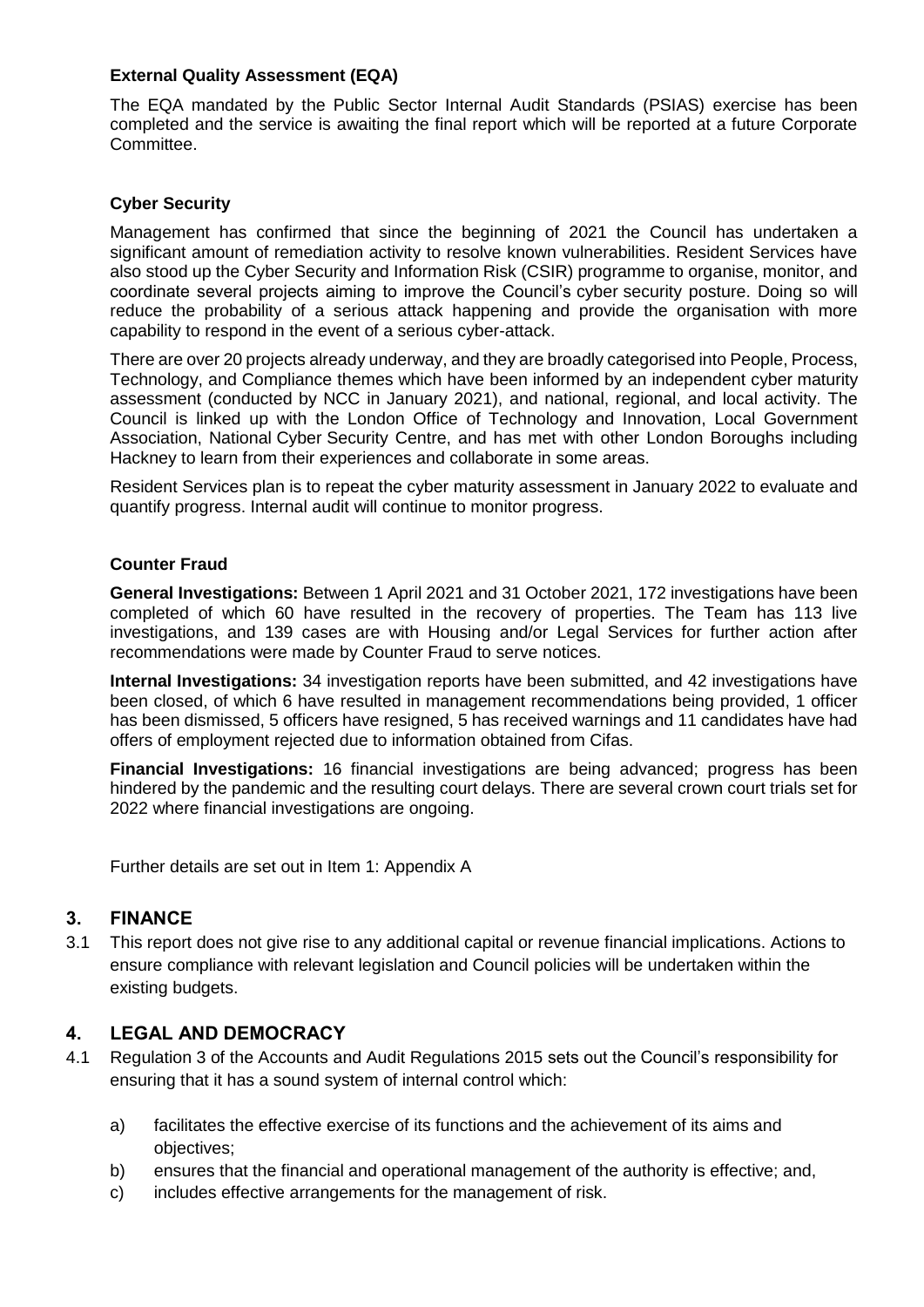- 4.2 Regulation 5 requires the Council to ensure that it undertakes an effective Internal Audit to evaluate the effectiveness of its risk management, control and governance processes, taking into account public sector internal auditing standards or guidance.
- 4.3 Regulation 6 requires the Council to conduct an annual review of the effectiveness of the system of internal control required by Regulation 3; and to prepare an annual governance statement. The findings of the review of effectiveness must be considered as part of the consideration of the system of internal control referred to in paragraph 4.2 above. The Council has delegated the discharge of this function to Corporate Committee.
- 4.4 There were no further comments from Democratic Services.

## **5. CONSULTATION AND CO-PRODUCTION**

5.1 In Lambeth, officers and Members were consulted during the drafting of the Internal Audit and Counter Fraud update report.

### **6. RISK MANAGEMENT**

- 6.1 An inadequate and operationally ineffective internal control system can have an adverse impact on the Council's risk management processes and wider corporate governance and on quality of services for residents.
- 6.2 With regard to Risk Management, the Public Sector Internal Audit Standards (PSIAS) require Internal Audit to evaluate the effectiveness and contribute to the improvement of Risk Management processes.

## **7. EQUALITIES IMPACT ASSESSMENT (EIA)**

7.1 Not applicable: The nature of our work in reviewing existing policies, procedures and controls does not necessitate the completion of EIA

## **8. COMMUNITY SAFETY**

8.1 Not applicable.

### **9. ORGANISATIONAL IMPLICATIONS Environmental**

9.1 None.

### **Health**

9.2 None.

### **Corporate Parenting**

9.3 None.

### **Staffing and accommodation**

9.4 None.

### **Responsible Procurement**

9.5 None.

### **10. TIMETABLE FOR IMPLEMENTATION**

10.1 Not applicable.